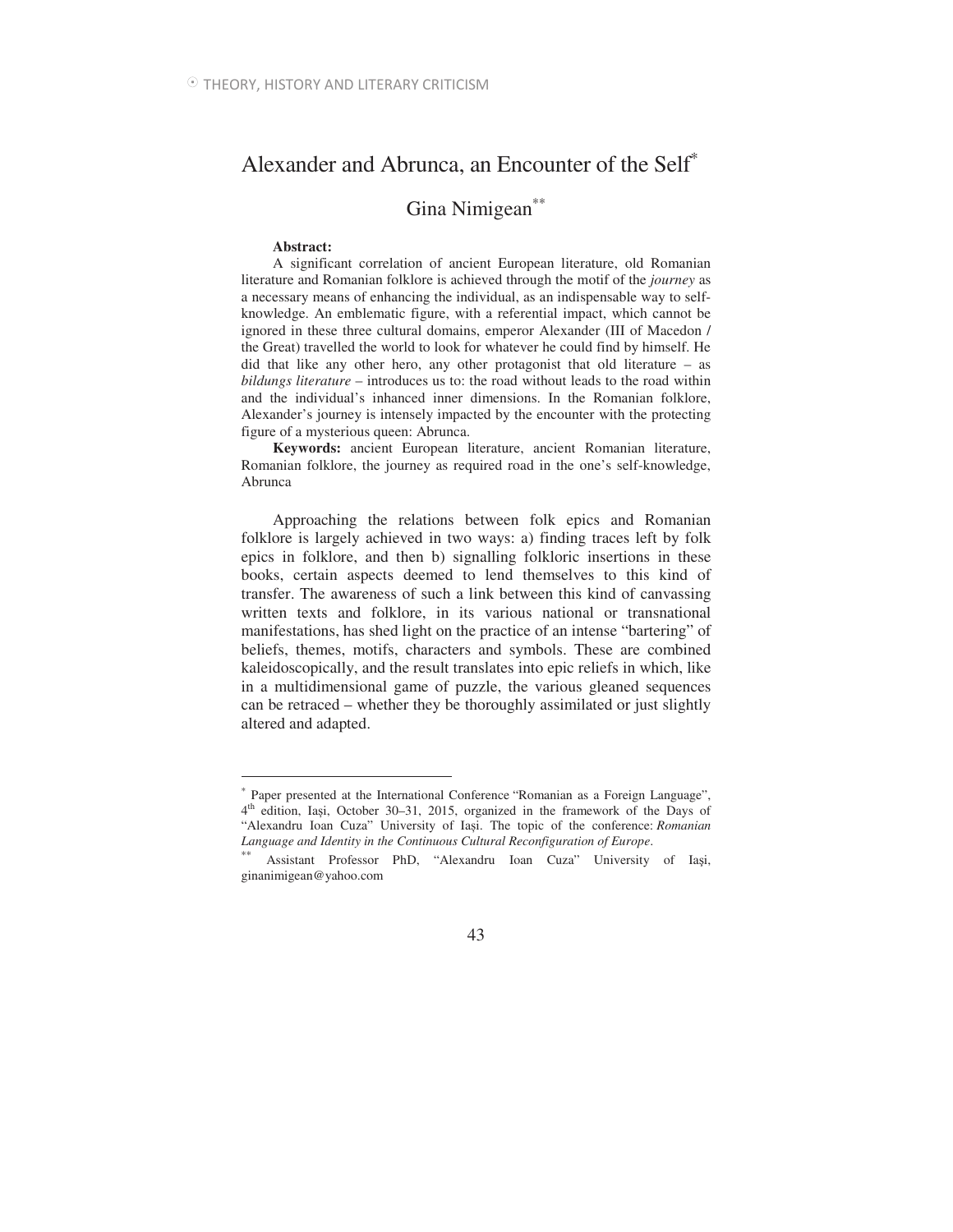The journey, as a way to one's self enhancement, as a necessary road to self-knowledge, is a significant bridge between ancient European literature, ancient Romanian literature and Romanian folklore. The emblematic figure, with a referential impact, which cannot be overlooked in these three cultural areas, Alexander (III of Macedon / the Great) travelled the world to look for himself, like any other hero, like any protagonist in ancient *bildungs literature*. This is so because the travel without leads to the travel within and the individual's enhanced inner dimensions.

In order to accomplish this, one of the converging points is Alexander's journey towards the East, towards India, his expedition to "Land of Por Emperor of India" in the company of empress Cleofila and her two sons, and his encounter with the Land of the Amazons.

The "distaff's country" is an exceptionally special presence in Romanian folklore: in the tale of Vit'eazu d'e apă (The Brave One b'rn *of wat'r / The Brave Oneborn of water*) (Bîrlea, I: 380–400), the hero is promised "Abrunca/ fustian and quite quaint maid/ *from the distaff's landeth*, / which (is hath said) from h'r braid/ the floweth'r sings / from h'r mouth gold and pearls floweth" as a betrothed wife to persuade him to be born (Idem: 384). "I wanteth to wend to the wedding of the niece of Abrunca – the fustian and quite quaint maid *of distaff's land*" (*Ibidem*: 395) Just like for Ileana Cosânzeana "from h'r braid flow'r sings, nine realms hark" (Idem: 384). Not only is Abrunca endowed with all of Ileana's gifts, she is also a woman warrior: "And at which hour thee shall arrive on the bridge, in middle of the bridge – that gent sayeth – that gent shall riseth war upon thee, a wondrous war, f'r in h'r landeth th're art nay men, but distaff only" (*Ibidem*: 389). The "distaff's country" symbolically starts from the bridge, which is guarded by "sentries at the bridge w're did dress as females" (*Ibidem*: 390). All aspects inevitably lead to the conclusion that this is the Amazons' homeland, where beautiful Abrunca is the Queen.

It is usually claimed that *the motif of the Amazons' homeland, the "distaff's landeth"* entered Romanian folklore through the folk epic of *Alexandria*: between the moment of his victory over Por emperor "of India" and his expedition to the land of empress Cleofila, Alexander braves "with his armies towards *the country of Amozen*. And there reigned a womanwith women..." (Chițimia-Simonescu, I: 65), Talistrada. "And I did not think that you will want to fight women. If thou shall beat me, no honor will be to thee; and if I shall beat you, a most wondrous'r shame thee shall not beest feeleth nowh're" (the rural modern morality!) the queen wisely writes in a message to him (Chitimia-Simonescu, I: 66). Therefore, Alexander avoids the fight,

44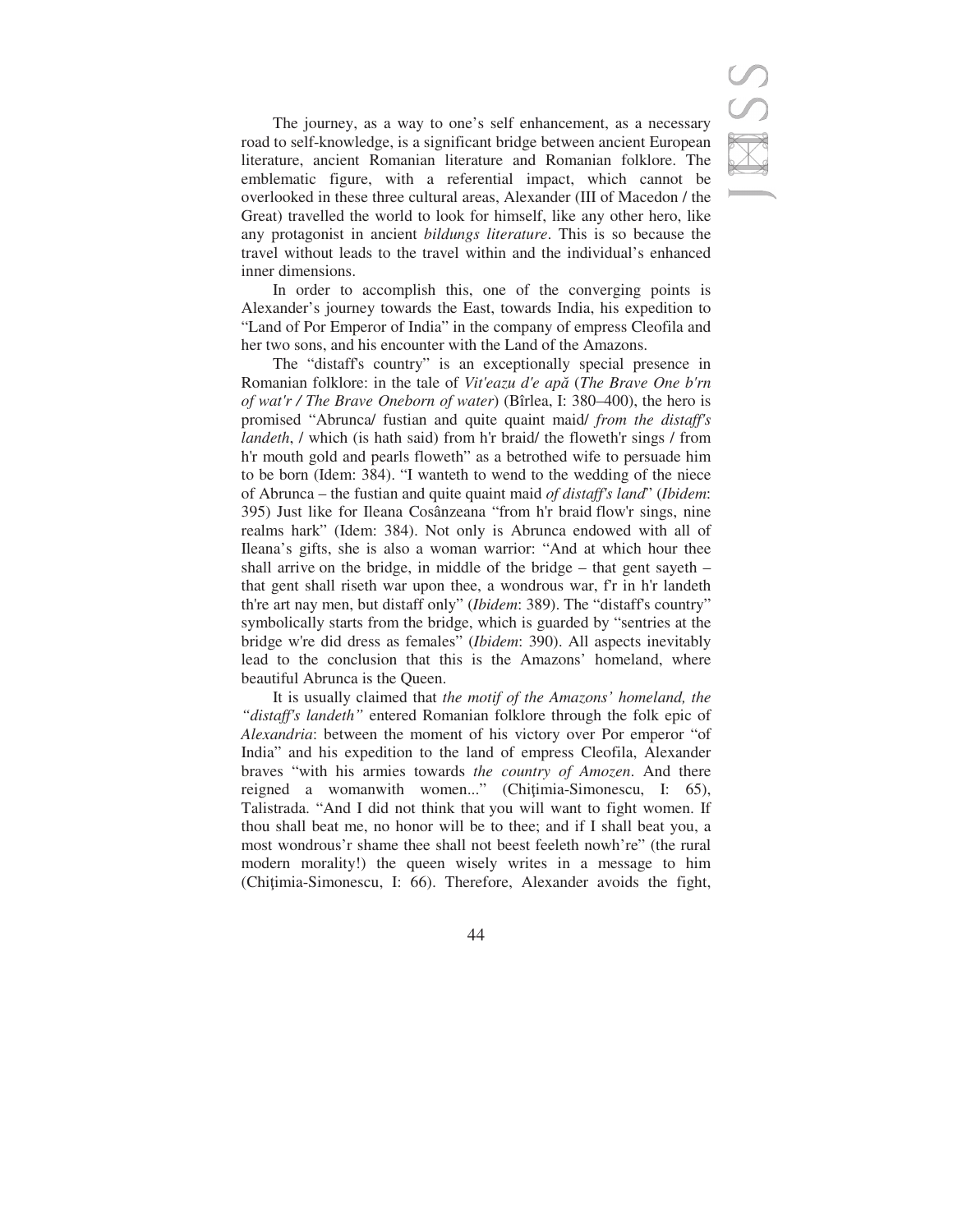although he gets "tribute and army p'r year ten thousand distaff soldi'rs on h'rseback" (*Ibidem*). He dares not fight them, but he accepts to fight side by side with them.

The exoticism of a matriarchal society – which is so alien to the modern mentality of the place – is likely to stand in stark contrast to the favourite topic of the Romanian fairy tale, consecrated by tradition: a lad – i.e. the male character – does or witnesses to a deed that will be an incentive to his all later actions; then the story unreels to reveal him in all the dignity and grandeur of his acts. When he has accomplished his mission successfully, his reward will be a wife (an extraordinary person, of course, a fairy, a princess, or at least the most beautiful maiden in the village), a character whose only part is to wait, more often than not passively, for the hero's stormy tumultuous and initiatory journey to come to an end and for herself to be given to him as an exceptional prize.

However, it is equally possible that the intensity of this contrast to obscure archaic local realities andthus credit the assumption that the literary motif of a country of women exists in our Romanian tradition due to a cultural implant – the folk epic of *Alexandria* – which occurred as late as the 16th century. The tale of *The Brave One Born of Water*, anthologized by Ovidiu Bîrlea (*vide supra*), includes suggestions that at least diminish the assertiveness of this hypothesis; suggestions for the (hypo-)thesis that the *ancestral memory* of such a type of society belongs locally.

Alexander's discoveries *en route* largely complete his identity in the sense that, since they face him with this world of the Amazons, where beautiful Abrunca (in Romanian folklore) / Penthesileea (in classical Greek mythology) is queen, they gather into the reversed polar reflection of the world (structured around the masculine patriarchal principle), which is his world, whose emblem he is by virtue of his excellence.

Abrunca is probably Alexander's complementary pole, meeting him in a process of imminent cosmic depolarization and mutual reflection, of one into the other. This is so because the qualities Alexander manifests and is called to manifest towards his people are similar to the qualities and powers Penthesileia / Abrunca undertakes and carries towards her own people.The symbolic decoding of Abrunca's character and, the more so, of her name, entails an extremely tempting area of research. "Abrunca" – the name of the beautiful queen ruling over a nation of women warriors – as a betrothed wife to the Brave One born of water, reverberates in a strange and exciting way: archaic, forceful, but at the same time, protective, almost parental. Or so

45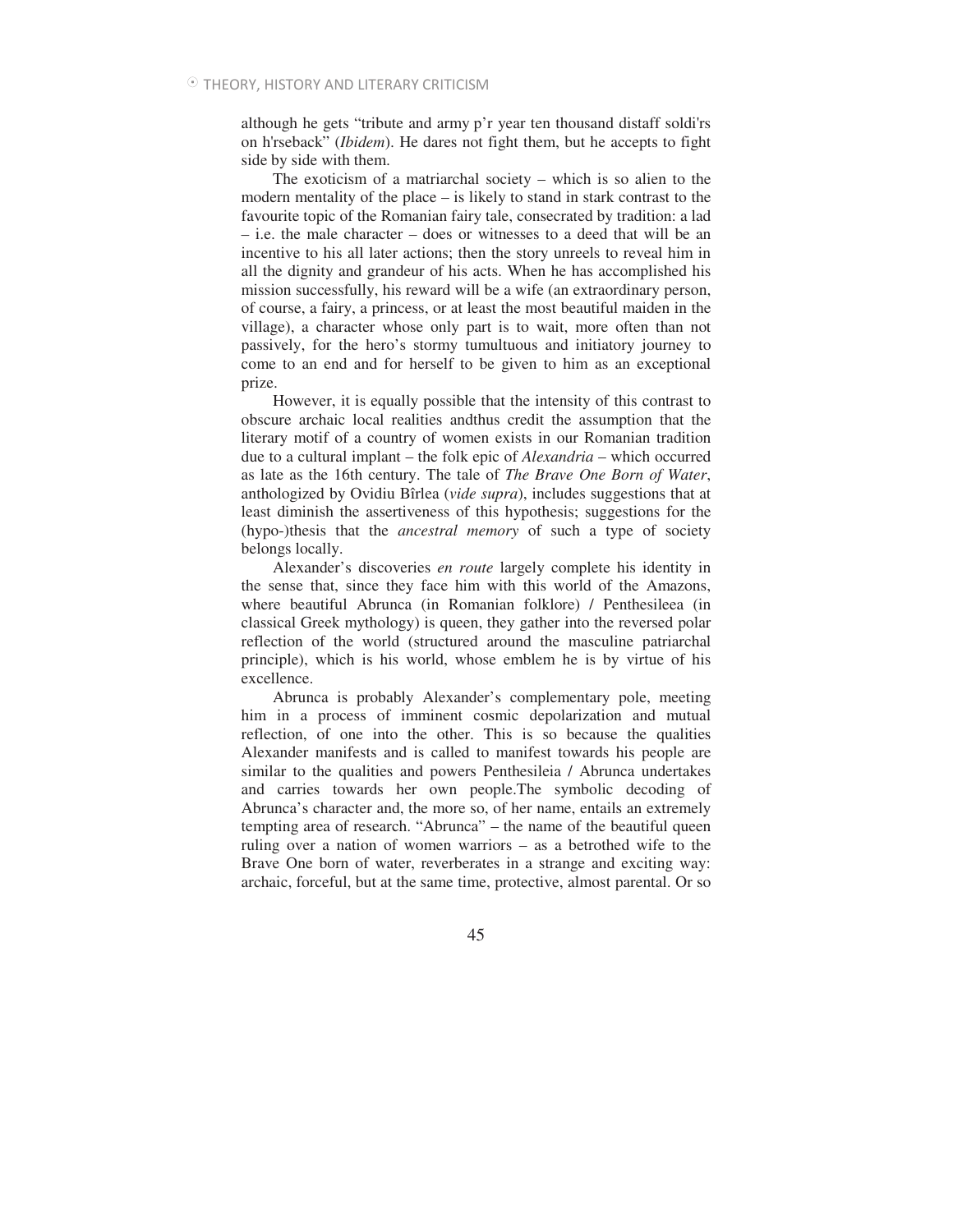

its seems at least to a ear sensitive to the Romanian phoneticism. The name carries with it an inherent symbolism of the sounds, generator of the mental image: an arc described by the *a-*s of the extremities, vaulted over a handful of tiny-tiny parts, gathered into one another – the many consonants cramped in the middle. Semiotically, this is a potentially iconic sign, in the Peirceian sense of motivating (phonic) structure through meaning. (Marcus-Calude: 23)

However, trying to overcome the potential (self)suspicion of (my own) popular etymology, I resorted to a proper etymological approach and I discovered at our origins, in the Latin mythology, a divine entity possessing precisely the attributes suggested by the Romanian name: *Averruncus*. The phonetic similarity between the two names involves the usual evolutionary changes from Latin to Romanian: the intersubstitution of labials *v/b*, the disappearance of the interconsonantic unstressed *e*, the elision of the final consonant, then of the final vowel; to which the attachment of a feminine desinence is added.

Averruncus occupies a minor rank in Roman mythology and can be described as a deity responsible for *aversion*. The term has to be read in its Romanian contemporary meaning, of 'repulsion', emotional 'rejection', but especially in its Latin primary sense, of mechanical action: read sequentially, as *re-pulsion*, *re-jection,* his powers become much more transparent and easy to understand. Seeking further, we find the name *Averruncus* as a derivative of the verbaverrunco-averuncare – 'to remove'/ 'divert'/ 'detour'/ 'avoid', 'push away' (a calamity, a cataclysm) (Gaffiot: 199) – out of which comes, in a straight line, the Romanian verb *"a arunca"* ('to throw'), and which is connected semantically with *āverto/āvorto-avērtěre/avortěre*.

Averruncus is a *reactive* god, "averter of evil", known as an aid in avoiding calamities and a fortune bringer for those who worship him. It is also one of the deities protecting the *new born baby and his mother* (Hofmann: 402) against malicious Silvanus. Sometimes he is referenced as a male deity, but we find it in a feminine hypostasis also (Mythome). Silvanus is known as the protector of forests and cultivated fields, and also of the *married man<sup>1</sup>* . As long as his name is also one of the *alternames* of Mars, of the *proactive* masculine principle, the competition Averruncus-Silvanus may be read as a proto-European episode of the confrontation of matriarchal socio-mental structures with the patriarchal ones.

Beyond being a name, *averruncus* is also a qualifier, given to higher ranking deities such as Apollo, Asclepius, sometimes Mars

 $\overline{a}$ 

46

<sup>&</sup>lt;sup>1</sup> cf. http://en.wikipedia.org/wiki/Silvanus\_%28mythology%29.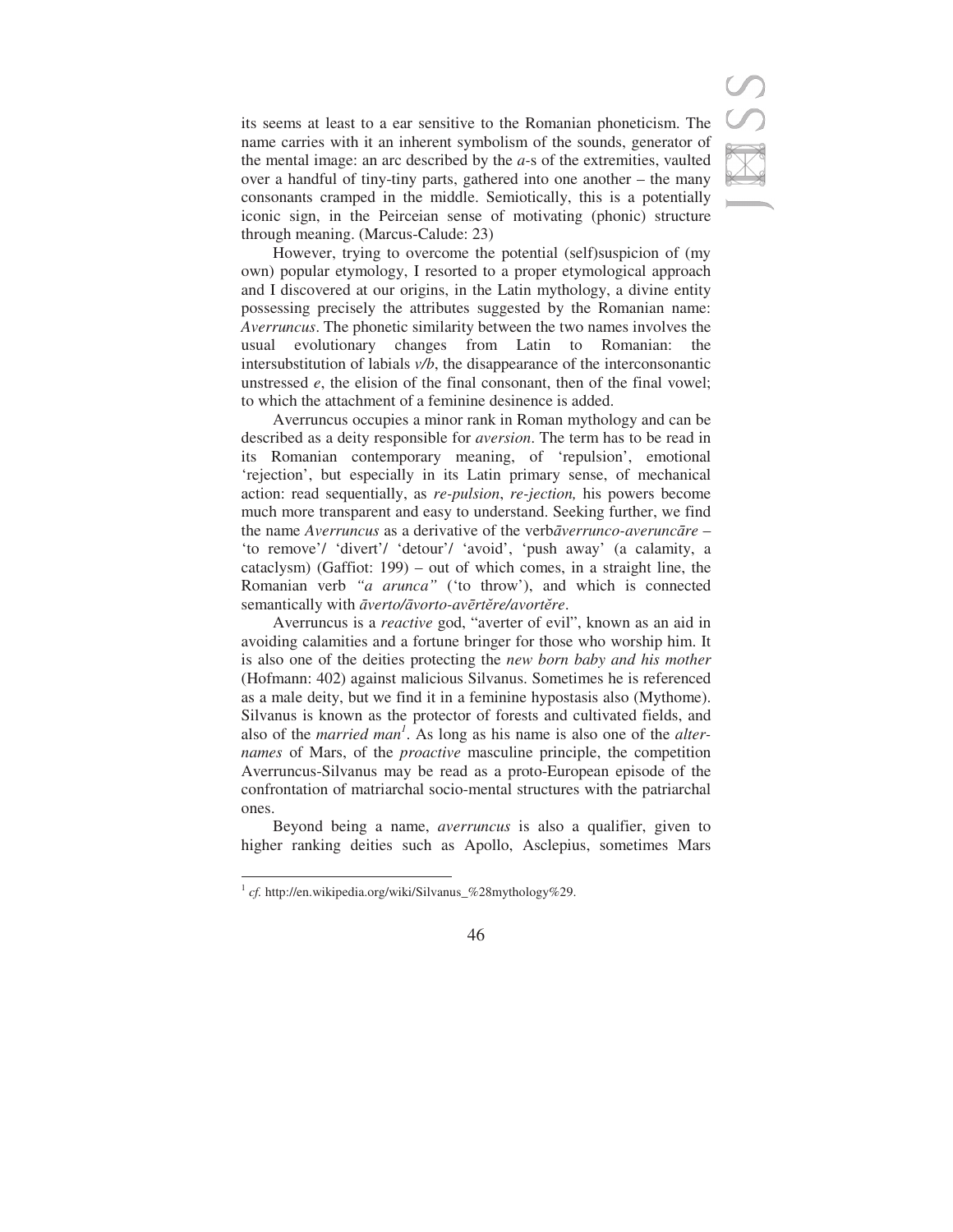himself. Besides this attribute, in his role of evil rejector, Apollo, for instance, receives other functions, too: *Apollo Averruncus* diverts misfortune; *Apollo Articenens* carries the protective bow; *Apollo Coelispex* scrutinizes the skies, *Apollo Culicarius* drives the troublesome insects away – all this in the Latin area. The Greek counterparts are *alexikakos* – 'the one who protects against the evil', *aleximoros* – 'the one who keeps death away', *apotropaios* – 'the one who does not give permission, does not allow/ detours', *apopompaios* – 'the one who carries/ leads/ transfers away', *alexeteiras* – 'the one who defends/ defender/, guardian', *alexiares* – 'the one who keeps the curse away'/ 'who keeps the war away', *aleximbrotos* – 'the one who protects the mortals'. All of this is gathered under the samesemantic umbrella: 'protection'.

The folkloric Abrunca sums up all these qualities and carries out the same missions. By the status of a fighter queen, also in her position of an extreme reward for the Brave's effort and responsibility to assume a human destiny and a descent into matter, we infer that she must be an exceptional being, intangible forthe average man, to whom only the knowledge mediated by fame is allowed. She possesses the epithets by which traditionally the singular Ileana-Cosânzeana is described, which (is hath said) "from h'r braid/ the floweth'r sings / from h'r mouth gold and pearls floweth" (Birlea, I: 384). Thus, we infer the superhuman nature the tale confers to her, and the convergence of functions discovered above reinforces our belief that the character of the Romanian tale continues and subtly preserves the connection with the mythological Roman figure, in a genetic relationship that the passage of time did not fractured. As a protector and a female chief, benefiting from a status and attributes of divine origin, Abrunca is the tutelary effigy of the group organized in a matriarchal way.

## **REFERENCES:**

*\*\*\* Crile populare*, I-II, Edition and Introduction by Ion C. Chiimia and Dan Simonescu, Editura pentru Literatură, București, 1963.

Bîrlea, Ovidiu, *Antologie de proză populară epică*, vol. I-III, Editura pentru Literatură, București, 1966.

Hofmann, Johann Jacob, *Lexicon Universale*, *Historiam Sacram Et Profanam Omnis aevi*, *omniumque Gentium; Chronologiam Ad Haec Usque Tempora; Geographiam Et Veteris Et Novi Orbis; Principum Per Omnes Terras Familiarum* [*...*] *Genealogiam; Tum Mythologiam*, *Ritus*, *Caerimonias*, *Omnemque Veterum Antiquitatem* [*...*]*; Virorum* [*...*] *Celebrium Enarrationem*  [*...*]*; Praeterea Animalium*, *Plantarum*, *Metallorum*, *Lapidum*, *Gemmarum*,